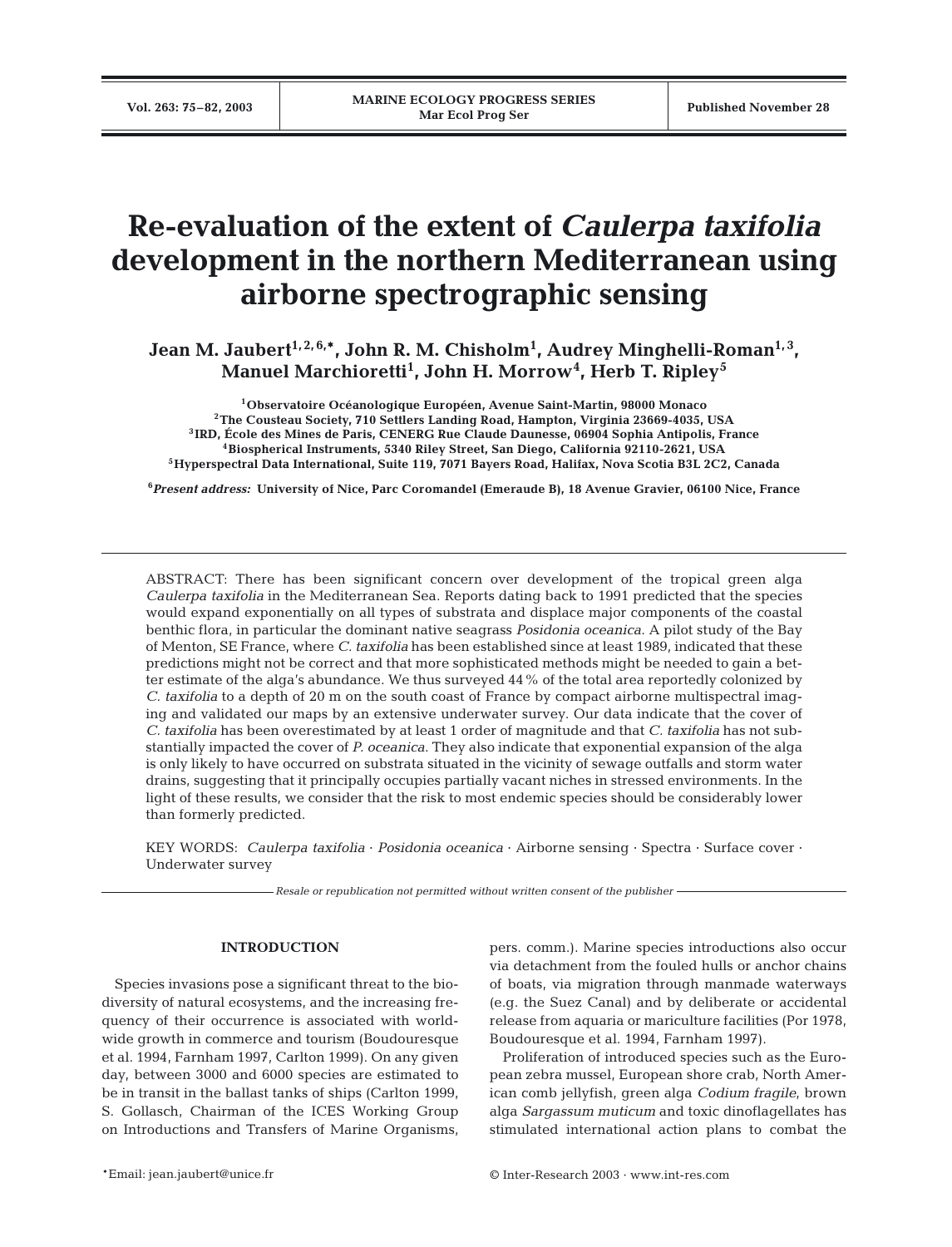threat posed by biological invasions. In many instances, however, the introduction of a foreign species has little measurable impact upon native communities (Nolan 1994, Reise et al. 1999). Responsibility thus rests with the scientific community to provide decision-makers with accurate data that allow for appropriate allocation of human effort and public funds.

One of the best known species invasions in recent times has been that of the green alga *Caulerpa taxifolia* Vahl C. Agardh in the Mediterranean Sea. It is presumed that *C. taxifolia* was introduced in 1984 (Meinesz & Hesse 1991). Reports dating back to 1991 claim exponential expansion of the alga (Meinesz et al. 1991, Belsher et al. 1993, Meinesz et al. 1997), culminating in an estimated surface cover of more than 6000 ha by 2000 (Jousson et al. 2000) and 30 000 ha by 2002 (Withgott 2002). Proliferation on substrata adjacent to beds of the seagrass *Posidonia oceanica* L. Delile gave rise to predictions that the alga would displace this keystone species of the Mediterranean coastal flora (Meinesz & Hesse 1991, de Villèle & Verlaque 1995) that stabilizes fine sediments, limits beach erosion, and underpins the trophic web (Pérès & Picard 1975, Pergent et al. 1995).

Study of the Bay of Menton, where *Caulerpa taxifolia* has existed since at least 1989 (Jaubert et al. 1999), showed that the alga had not spread as much as previously reported (Meinesz et al. 1997) and had not caused deleterious alterations in *Posidonia oceanica* beds (Jaubert et al. 1999). We thus decided to map the cover of *C. taxifolia* in the (reportedly) most heavily colonized areas of southern France to gain a better understanding of the alga's overall abundance. As in the Bay of Menton study (Jaubert et al. 1999), we used state-of-the-art airborne remote sensing technologies and conducted extensive underwater surveys to validate the results. Airborne remote sensing technologies are able to survey large areas of the shallow seabed at high resolution in real time, thereby eliminating the need to extrapolate from small scale data sets obtained underwater (Mumby et al. 2001).

# **MATERIALS AND METHODS**

**Compact airborne spectral imaging.** We mounted a CASI (Compact Airborne Spectrographic Imager, ITRES Research) aboard a Cessna Caravan seaplane equipped with advanced autopilot capabilities and obtained multispectral imagery over 44% of the total area reportedly affected by *Caulerpa taxifolia* between the depths of 0 and 20 m on the south coast of France (Meinesz et al. 2001; Fig. 1). Our methodology was similar to that implemented and described in Jaubert et al. (1999), Minghelli et al. (2002) and Mumby et al. (2001, in press). We acquired data with a ground spatial resolution of 1.0 to 2.5 m over 12 to 18 spectral bands that were effective in resolving the major classes of vegetation (*Caulerpa taxifolia*, *C. prolifera*, *Posidonia oceanica*, *Cymodocea nodosa* and mixed photophilic algae dominated by *Dictyota*, *Padina* and *Acetabularia*) and substratum (sand, mud, rock). The 2.5 m data were acquired at an altitude of 1875 m at the following spectral bands (nm):  $409 \pm 5$ ,  $425 \pm 8$ ,  $439$  $\pm$  7, 454  $\pm$  6, 470  $\pm$  7, 485  $\pm$  8, 499  $\pm$  6, 536  $\pm$  20, 582  $\pm$  13, 614  $\pm$  13, 644  $\pm$  12, 675  $\pm$  13, 705  $\pm$  11, 734  $\pm$  11,  $763 \pm 11$ ,  $792 \pm 11$ ,  $821 \pm 12$ ,  $849 \pm 12$ ; 1 m data were acquired at an altitude of 750 m at:  $467 \pm 8$ ,  $508 \pm 8$ ,  $523$  $\pm$  8, 535  $\pm$  5, 544  $\pm$  5, 554  $\pm$  6, 565  $\pm$  5, 574  $\pm$  5, 585  $\pm$  6,  $595 \pm 5$ ,  $644 \pm 5$ ,  $845 \pm 5$ . Spectral data were acquired in September 1999 and October 2000, when the bio-



Fig. 1. Zones mapped by multispectral airborne sensing; insert A shows 3 areas mapped at 1.0 m ground spatial resolution in the Bay of Menton (dashed line boxes) and 1 area mapped at 2.5 m resolution (thick line box), all other zones were mapped at 1.0 m resolution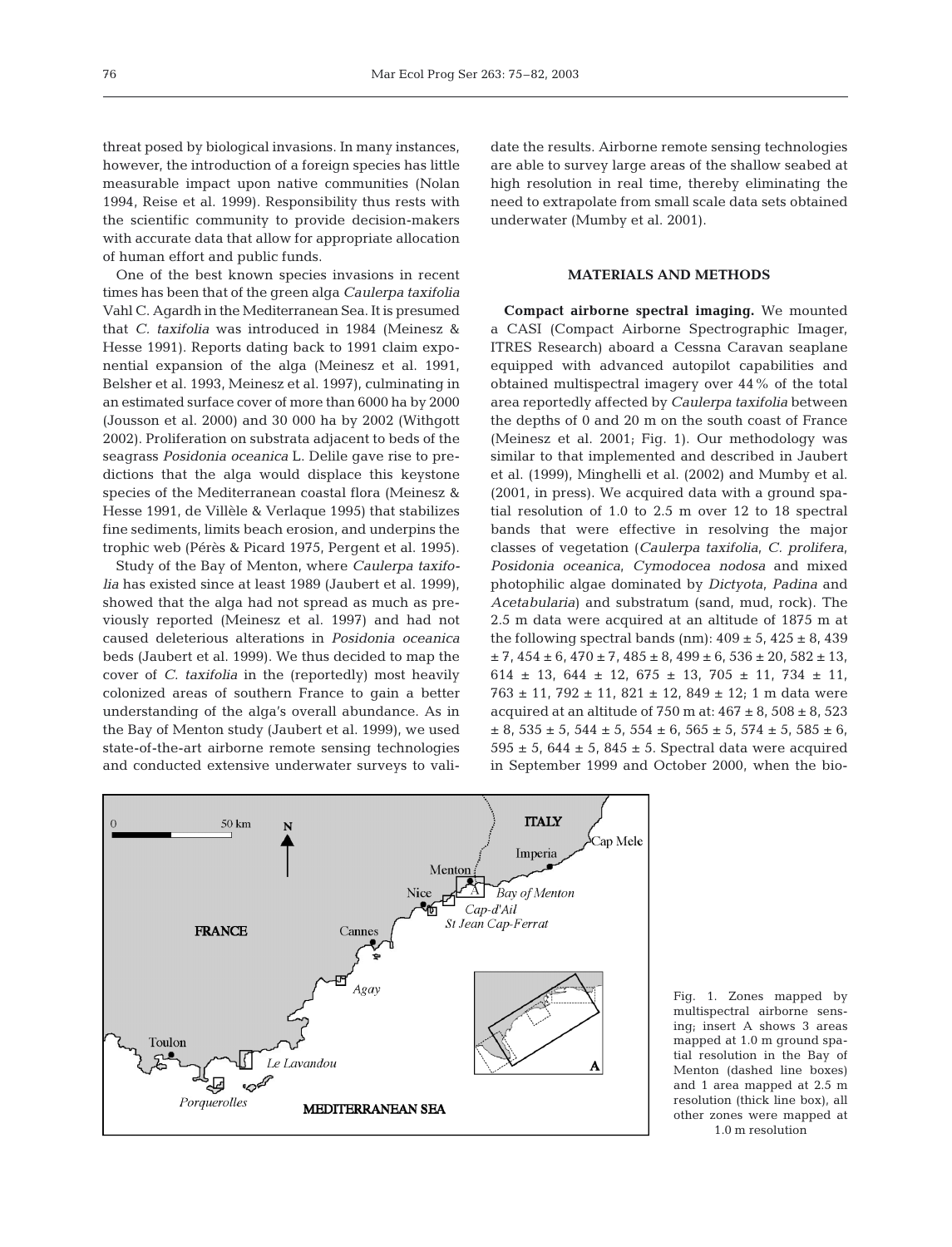mass of *C. taxifolia* was close to its annual maximum, and at the beginning of June 2001, when the alga's biomass was close to minimum (Verlaque & Fritayre 1994). Imagery was acquired on cloudless days at sun angles below 45° to minimize sun glint.

We placed white, blue and green spectral reference sheets  $(≥16 \text{ m}^2 \text{ surface area})$  on beachheads in the flight path of the aircraft to determine atmospheric light attenuation. To determine water column light attenuation  $\begin{bmatrix} k & (m^{-1}) \end{bmatrix}$  from the CASI imagery, we secured white spectral reference sheets to the seabed at depths of 5, 10 and 15 m. Also, simultaneously with the flights, we recorded vertical profiles of spectral downwelling irradiance in multiple locations with a rapid data-acquisition (200 ms) Profiling Reflectance Radiometer (PRR-800, Biospherical Instruments) and calculated the average diffuse spectral attenuation coefficient for downwelling irradiance for the water column in each of the imaged areas. We further used the PRR-800 to obtain multiple *in situ* spectral reflectance profiles for each dominant class of benthic vegetation and substratum  $(≥50$  per class) at 3 or more depths while diving with SCUBA. Recurring differences in the spectral reflectance profiles were subsequently used to discriminate between the major classes of vegetation and substratum (see below).

**CASI image analysis.** We corrected the CASI data for electronic offset, dark current, scattered light and frame-shift smear using the manufacturer's software (ITRES Research) and geo-referenced the imagery to the Universal Transverse Mercator using synchronously acquired Global Positioning System (GPS) data and PCI Easi/Pace software. We adjusted the spectral data for variation in downwelling irradiance (radiometric correction) by reference to measurements made with an Incident Light Sensor (ILS) mounted on the wing of the aircraft, coupled by fibre-optic cable to the CASI. We corrected for image distortion caused by angular deviation of the CASI sensor by reference to measurements made with a gyroscope (Fig. 2A).

Sun glint was reduced from the imagery by determining the linear relationship between near infrared and visible radiance over an area of water that was too deep for the seabed to have influenced the spectral radiance signature. Data were adjusted for atmospheric light attenuation by relating the CASI-determined radiances of the beachhead spectral reference sheets  $(R_s)$  in each of the measured spectral bands  $(\lambda)$  to their absolute reflectance  $(\rho_{s\lambda})$ :

$$
\rho_{s\lambda} = a_{\lambda} R_{s\lambda} + b_{\lambda} \tag{1}
$$

where *a* and *b* are constants.

Pixel bathymetry was interpolated from a natural log-linear plot of green to red light reflectance from a reference surface (sand or a seafloor target sheet) over

a series of depth intervals (Philpot 1989). Reflectance of the seafloor  $(\rho_f)$  was then calculated for every pixel in the imagery using:

$$
\rho_{f\lambda} = [(\rho_{s\lambda} - \rho_{w\lambda})/e^{-2k\lambda z}] + \rho_{w\lambda}
$$
 (2)

where  $\rho_w$  is the reflectance of the water in an area too deep for the seabed to be of influence (Maritorena et al. 1994, Fig. 2B) and *z* is the depth.

Finally, using the maximum likelihood approach, data were classified according to the shortest Mahalanobis distances between the measured *in situ* spectra of the vegetation and substratum classes and the spectra of the image pixels using the software package ENVI v. 3.4 (Research Systems) according to the methods given in Jaubert et al. (1999, Fig. 2C; see e.g. Mumby et al. 1998, Hochberg & Atkinson 2000, Mumby et al. 2001, in press).

**Field survey.** The thematic maps were validated by making a large number of underwater observations in different field locations, particularly when we had identified in our imagery areas where the spectral reflectance from the seabed was altered due to sun glint at the sea surface or was too weak. This was mostly where water depths approached 20 m. Within these areas, we extracted the position, in real world coordinates, of groups of pixels that were assigned to different benthic classes according to our classifications. We then positioned ourselves at those locations in a small boat with the aid of a portable differential GPS (Trimble NT200D; accuracy  $\pm 3$  m) and dived with SCUBA to determine whether the subject classes had been correctly identified. We also used an underwater positioning system (acoustic interferometer PLSM Instrumentation AQUA-METRE D100) to determine (accuracy  $\pm 3$  m) the locations of multiple patches of *Caulerpa taxifolia*, *Posidonia oceanica*, *C. taxifolia* mixed with *P. oceanica* and sand at depths of 2 to 20 m. To do this, we referenced our acoustic positioning system to the real world by measuring fixed positions on either side of the emitting antenna with the same differential GPS. We then compared the locations and identities of these benthic features with those represented on our thematic maps. In total, we verified 305 benthic subjects.

### **RESULTS**

Comparison of our classified imagery with published data on the cover of *Caulerpa taxifolia* in the same localities revealed major quantitative discrepancies (Fig. 3). We estimated the total cover of the alga in the areas mapped to be 65 ha, compared with the most conservative published estimate of 751 ha (Table 1). *Posidonia oceanica* covered an area 11.6× larger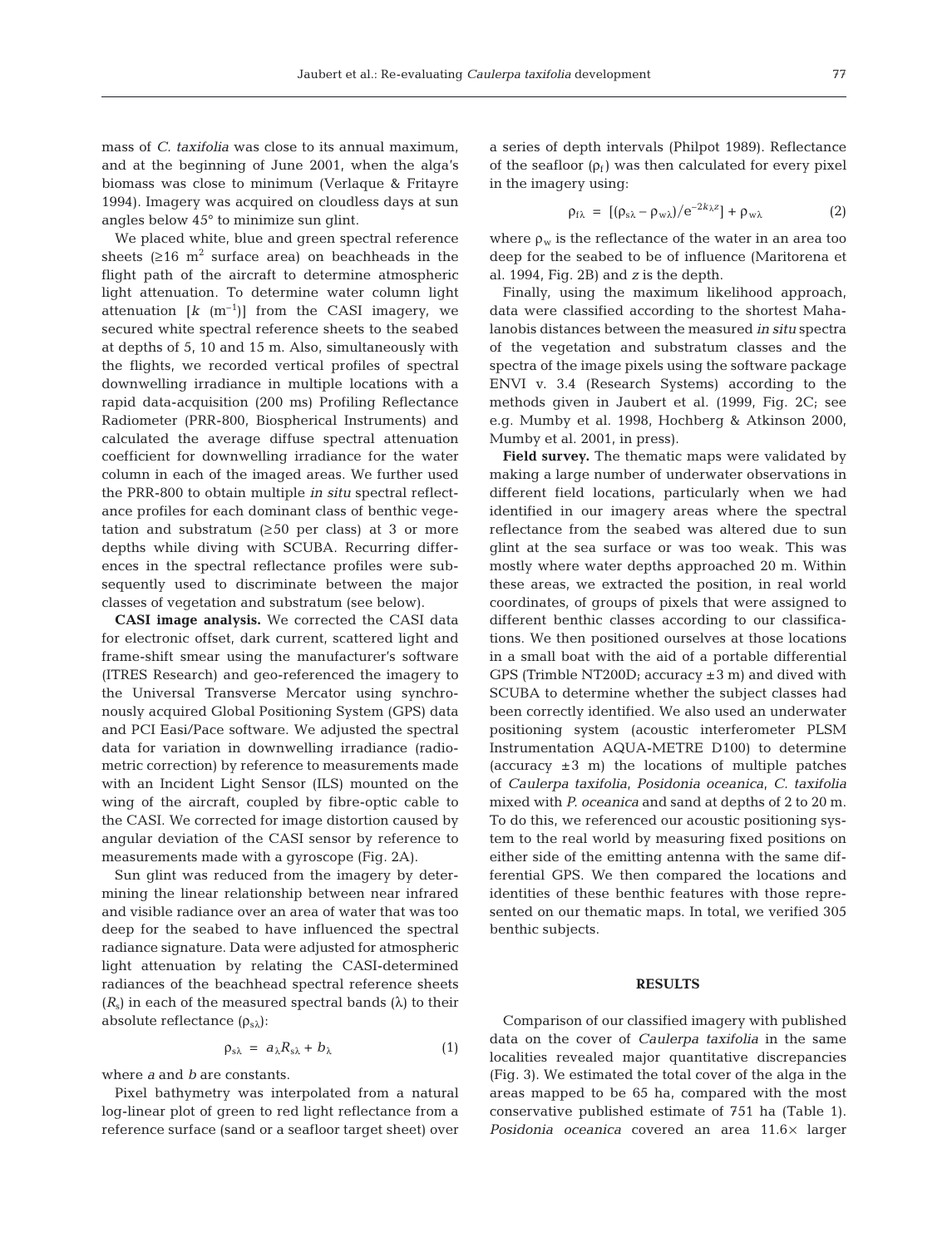

Fig. 2. Sequence of analytical steps performed on compact airborne spectrographic imagery (CASI) obtained for the Bay of Agay, culminating in production of a thematic map of vegetation and substrata. (A) Mosaic of raw images; (B) imagery corrected for atmospheric and water column light attenuation after determination of pixel bathymetry; (C) thematic map; (D) expanded section (red box), juxtapositioned with IGN map No 3544 ET, showing that *Caulerpa taxifolia* is principally localized close to the outfall of a sewage treatment plant

Table 1. *Posidonia oceanica* and *Caulerpa taxifolia*. Seabed cover (ha) obtained over the depth interval 0 to 20 m in this study, compared with the surface cover of *C. taxifolia* over the same depth interval by transect survey (Meinesz et al. 2001). Difference calculated as  $([B-A]/A) \times 100$ 

|                        | Bay of Menton | Cap d'Ail | St Jean Cap-Ferrat | Agay  | Lavandou | Porquerolles | Total  |
|------------------------|---------------|-----------|--------------------|-------|----------|--------------|--------|
| This study             |               |           |                    |       |          |              |        |
| Area mapped            | 219.8         | 100.6     | 99.7               | 144   | 418.5    | 240          | 1222.6 |
| Posidonia oceanica     | 88.8          | 82.2      | 91                 | 114.4 | 212.1    | 167.3        | 754    |
| Caulerpa taxifolia (A) | 47.7          | 5.3       | 2                  | 1.8   | 2.1      | 6            | 65     |
| Meinesz et al. (2001)  |               |           |                    |       |          |              |        |
| Caulerpa taxifolia (B) | 310.7         | 136.8     | 38.3               | 52    | 2.2      | 211          | 751    |
| Difference $(\% )$     | 551           | 2461      | 1838               | 2738  | 4        | 3396         | 1055   |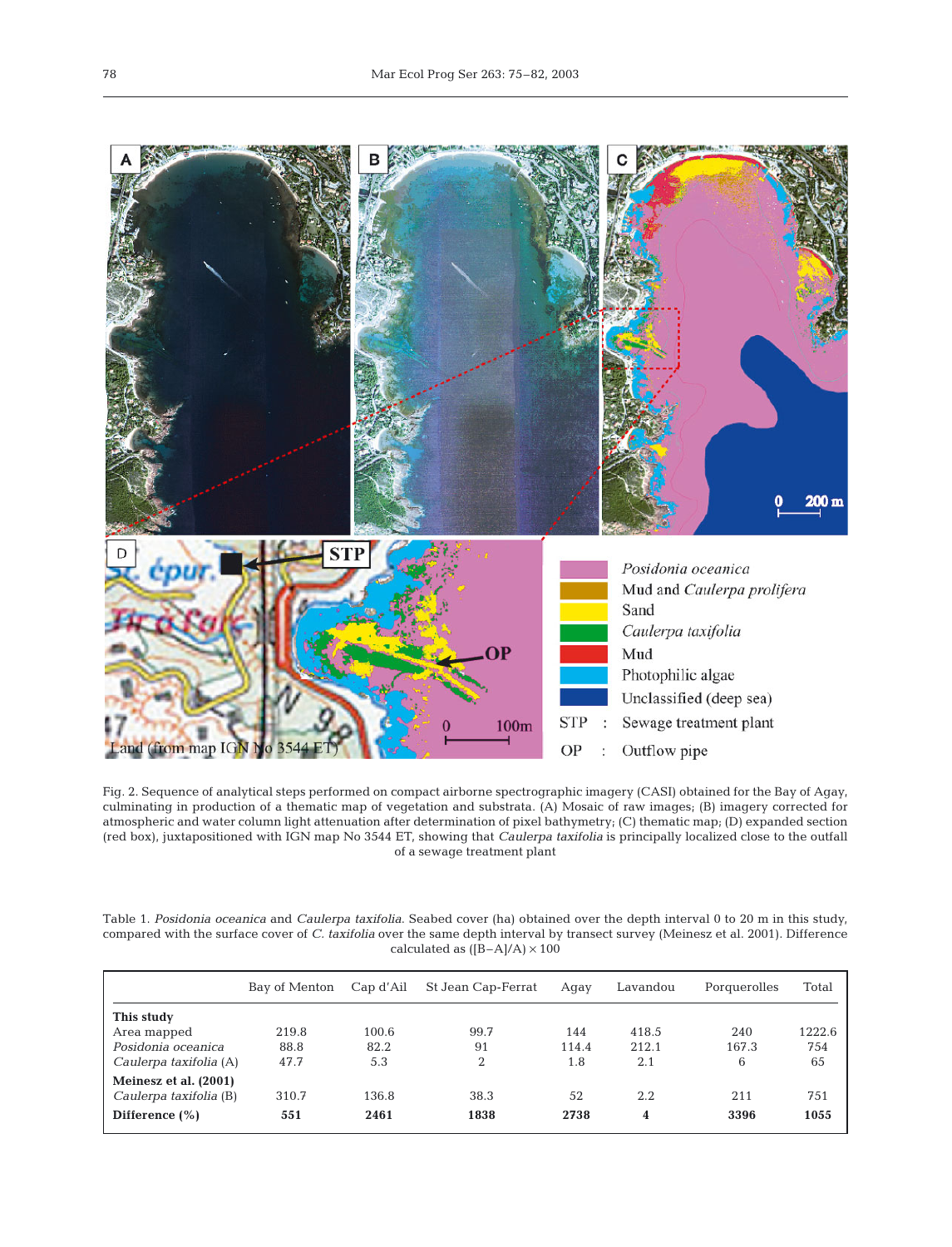

Fig. 3. Comparative thematic maps of the distribution of *Caulerpa taxifolia* in the Bay of Menton, illustrating differences in cover. (A) Available on the internet site of IFREMER (www.ifremer.fr); (B) a pamphlet made by A. Meinesz and collaborators (LEML-UNSA 2000), commissioned by the Agence de l'Eau Rhône Méditerranée Corse, the Conseil Régional Provence-Alpes-Côte d'Azur and the Ministère de l'Aménagement du Territoire et de l'Environnement, for distribution to the public as part of an interdepartmental action plan to combat the spread of *C. taxifolia*; (C) this study, from multispectral airborne imagery acquired in September 1999 at a ground spatial resolution of 2.5 m; (D,E) expanded sections showing that *C. taxifolia* is principally localized near the 2 major storm-water catchments that drain the city of Menton and near the outlet of the overflow pipe of the buffer tank of a domestic sewage plant that opens at the tip of Cap-Martin

(Table 1). In the study area, all of the large dense populations of *C. taxifolia* are situated in the vicinity of domestic sewages and/or storm-water drains, and/or in some cases they are associated with substrata affected by mechanical perturbations. In the Bay of Menton these populations are respectively situated (1) in front of the major storm-water collectors that drain the city and the surrounding hills (Fig. 3E), (2) along the shore of Cap-Martin, at the tip of which the outlet of the overflow pipe of a domestic wastewater tank opens

(Fig. 3D), and (3) at greater depth on a seabed situated below the outlet of the city's sewage (Jaubert et al. 1999). The eastern half of the bay, situated upstream of these sources of pollution with regard to the dominant current, harbors only a few scattered small spots of *C. taxifolia* (Jaubert et al. 1999). Similar circumstances characterize all of the areas where the alga has proliferated and, in this regard, the situation that prevails around the Island of Porquerolles is particularly demonstrative. This pristine area harbors only 1 large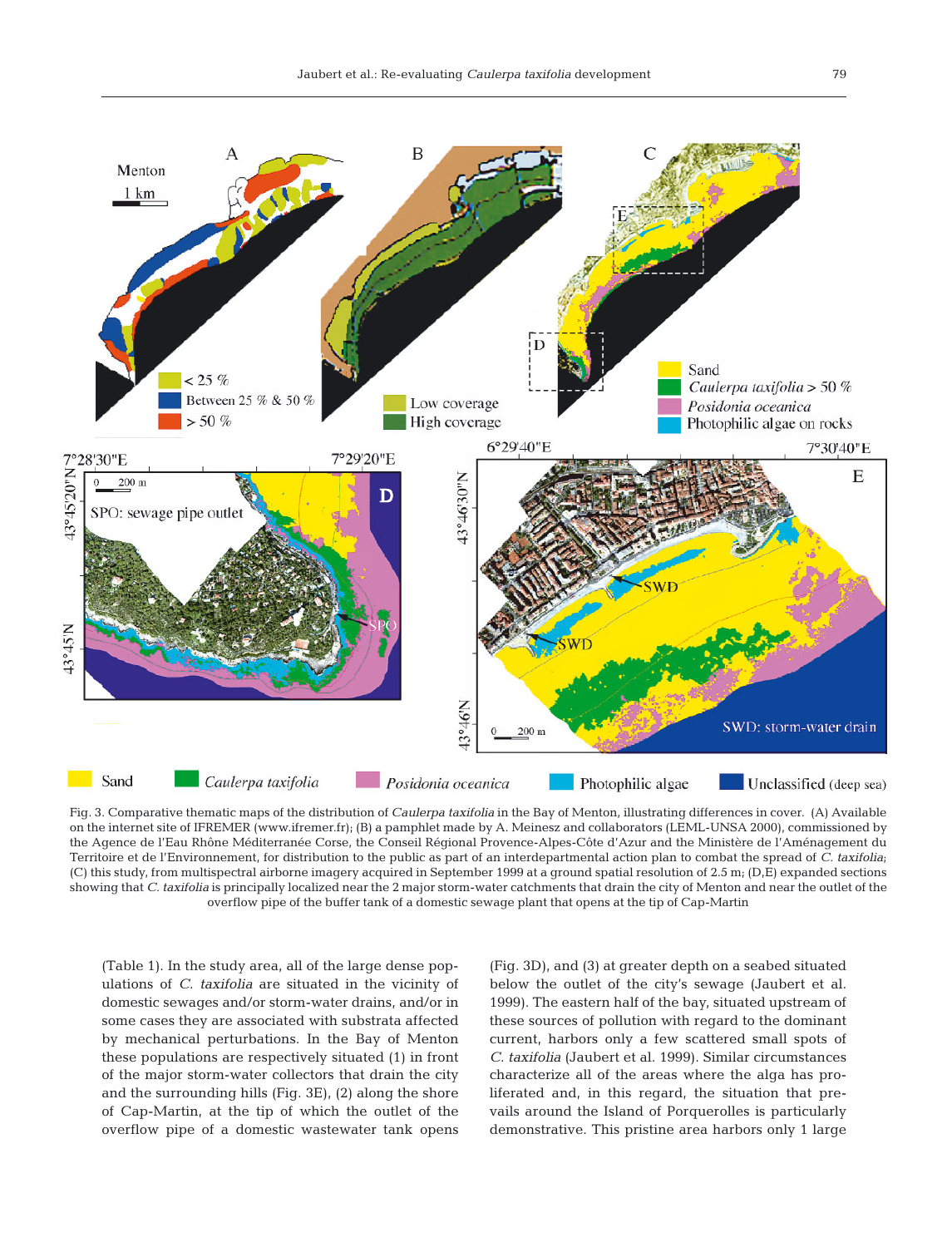and well-delimited *C. taxifolia* population that covers a dead mat situated where the wreckage of a large French warship and explosions have killed a large portion of a dense *Posidonia* bed. According to Meinesz et al. (1997), the *Posidonia* mat around the wreck was dead when the alga started to colonize it in 1995.

According to a field-verification survey, we obtained the following errors: 1.7% false positive results, where *Caulerpa taxifolia* was identified on the imagery but none was present on the seabed, and 14.5% false negative results, where the alga was present on the seabed but not on the imagery. The numbers and locations of samples giving rise to these results are given in Table 2. The false negative results were distributed as follows:  $4\%$  where dense cover of *C. taxifolia* ( $\geq 50\%$ ) was present on the seabed, but none was apparent on the imagery; 8.1% where sparse to moderate cover of *C. taxifolia* (<50%) was present on the seabed, usually mixed with other types of vegetation, but none was apparent on the imagery; and 2.4% where a mixture of *C. taxifolia* and *Posidonia oceanica* was present on the seabed, but not on the imagery.

### **DISCUSSION**

There has been considerable concern about the rapid spread of *Caulerpa taxifolia* in the western Mediterranean and Adriatic seas over the last 2 decades, and about the impact that extensive growth of this alga is having on native biota. However, this is not an isolated phenomenon. Episodes of *Caulerpa* sp. proliferation have occurred in many parts of the world over the last century, e.g. *C. prolifera* in the western Mediterranean during the 1920s (Ollivier 1929) and within the Levant Basin during much of the first half of the 20th century (Rayss 1941, Doumenge 1995); *C. filiformis* and *C. scalpelliformis* in SE Australia in the mid 1970s (May 1976) and 1990s (Davis et al. 1997), respectively; *C. racemosa* in Greece (Panayotidis & Montesanto 1994) and Florida during the 1990s (Lapointe et al. 1994); *C. verticillata* and *C. brachypus* in Florida at present (Lapointe & Barile 2003). In several instances, the *Caulerpa* species involved proliferated rapidly then, after varying periods of time and for reasons that are not well understood, disappeared or declined appreciably in abundance. A similar process of regression is likely occurring in the first reported site of *C. taxifolia* outbreak in the Mediterranean, below the Oceanographic Museum of Monaco (authors' unpubl. data).

Our data show that the alga appears to be 1 to 2 orders of magnitude less abundant than is commonly believed from the sea surface to a depth 20 m, which is the depth interval over which the most extensive populations are generally found (Meinesz et al. 2001).

Table 2. Ground verification of thematic maps performed at the indicated locations by comparing the true identities of 305 subjects observed on the seafloor (field) with those of different classes identified by classification of imagery (imagery). False negative results (in dark grey cells) are counted where classes of *Caulerpa taxifolia* found on the seabed have not been identified on the imagery and false positive (in light grey cells) where classes of *C. taxifolia* identified on the imagery have not been found on the seabed

| Italian border |              | Field        |       |  |
|----------------|--------------|--------------|-------|--|
|                |              | C. taxifolia | Other |  |
|                | C. taxifolia |              |       |  |
| Imagery        | Other        |              |       |  |

| <b>Bay of Menton</b> |              | Field        |       |  |
|----------------------|--------------|--------------|-------|--|
|                      |              | C. taxifolia | Other |  |
|                      | C. taxifolia | 40           |       |  |
| Imagery              | Other        |              | 58    |  |

| Cap-Martin |              | Field<br>C. taxifolia<br>Other |  |  |
|------------|--------------|--------------------------------|--|--|
|            | C. taxifolia | 10                             |  |  |
| Imagery    | Other        |                                |  |  |

| Cap-Ferrat |              | Field        |       |  |
|------------|--------------|--------------|-------|--|
|            |              | C. taxifolia | Other |  |
|            | C. taxifolia | .31          |       |  |
| Imagery    | Other        |              | 46    |  |

| <b>Bay of Agay</b> |              | Field        |       |  |
|--------------------|--------------|--------------|-------|--|
|                    |              | C. taxifolia | Other |  |
|                    | C. taxifolia | 17           |       |  |
| Imagery            | Other        |              | 50    |  |

| Lavandou |              | Field        |       |  |
|----------|--------------|--------------|-------|--|
|          |              | C. taxifolia | Other |  |
|          | C. taxifolia |              |       |  |
| Imagery  | Other        |              |       |  |

| <b>Total</b> |              | Field        |       |  |
|--------------|--------------|--------------|-------|--|
|              |              | C. taxifolia | Other |  |
|              | C. taxifolia | 106          |       |  |
| Imagery      | Other        | 18           | 178   |  |

| Total in % |              | Field        |         |  |
|------------|--------------|--------------|---------|--|
|            |              | C. taxifolia | Other   |  |
|            | C. taxifolia | 85%          | $1.7\%$ |  |
| Imagery    | Other        | $14.5\%$     | $98\%$  |  |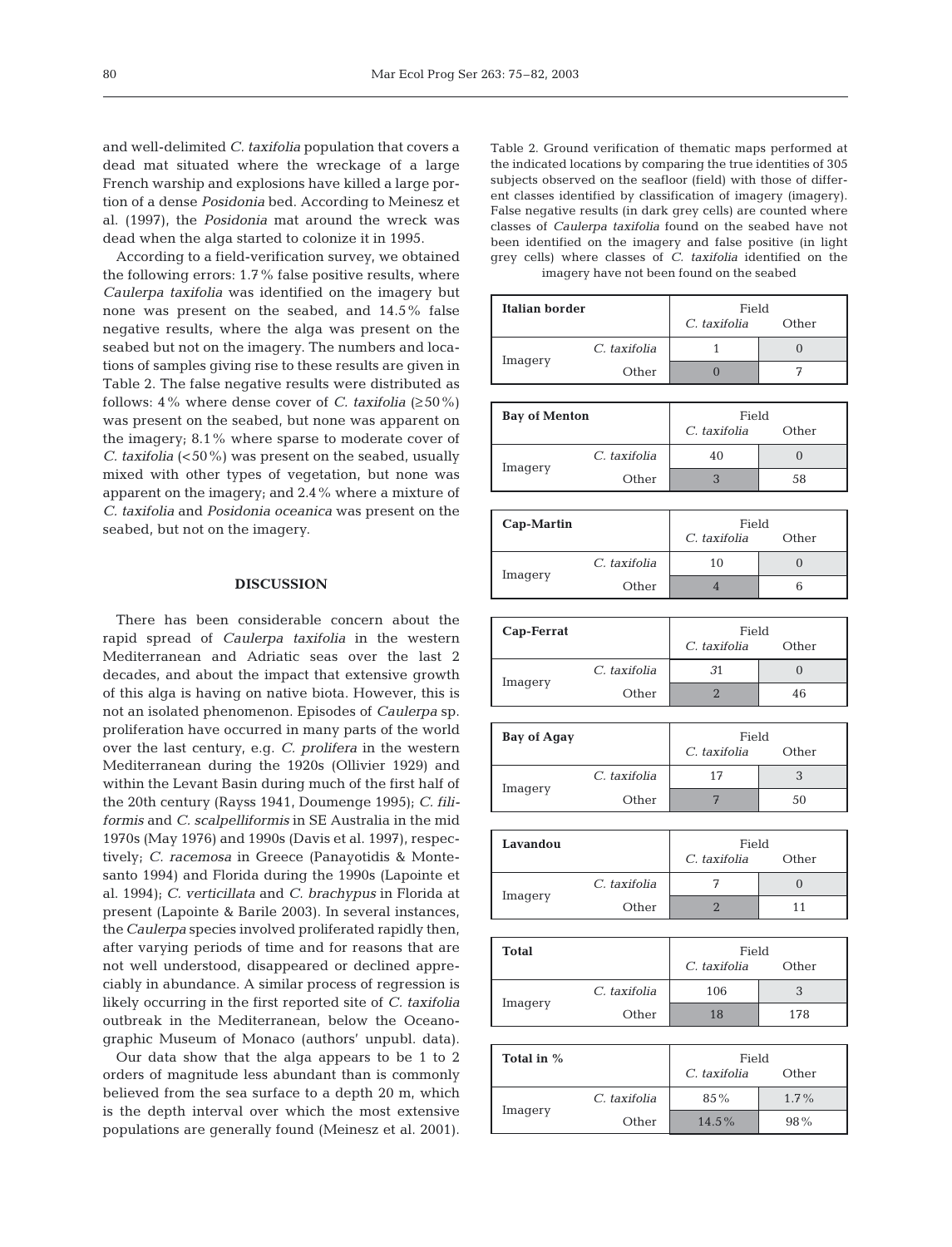Based on the *Caulerpa taxifolia* cover we have measured and the reported time of the alga's first arrival (see Meinesz et al. 1998), we suggest that exponential expansion could only have taken place in localized zones adjacent to human population centers, generally on substrata exposed to wastewater pollution in the vicinity of sewage or storm-water outlets (Chisholm et al. 1997). Very often, this occurred where beds of *Posidonia oceanica* had died prior to the alga's arrival (Jaubert et al. 1999).

The existence of a correlation between domestic pollution and the proliferation of algae belonging to the genus *Caulerpa* is well documented. Towards the beginning of the last century, Ollivier (1929) suspected that increasing domestic pollution had triggered the proliferation of *Caulerpa prolifera* in the French Riviera. Similar observations were made by May (1975) about the spread of *C. filiformis* in Botany Bay near Sydney, Australia. Meinesz (1976, 1977) noticed that *C. prolifera* could quickly cover substrata heavily polluted by decomposing organic matter, and was planting this species in the French Riviera to restore habitats damaged by organic pollution (Meinesz 1976, 1977). In Florida, recent blooms of *C. verticillata* and *C. brachypus* in coastal ecosystems are supported by domestic pollution (Lapointe & Barile 2003).

These facts support the hypothesis that *Caulerpa taxifolia* proliferation is limited to substrata containing substances from which the alga derives nutrients (Chisholm et al. 1996). It is still unclear which substance(s) is or are responsible for this proliferation, and more research is needed to determine the respective roles of high nutrient loads (Ceccherelli & Cinelli 1997) partly composed of domestic pollutants (Chisholm et al. 1997, Fernex et al. 2001) and also perhaps to identify other substances, which may play an important role.

Our results suggest that *Caulerpa taxifolia* principally occupies partially vacant niches in stressed environments (Giaccone 1997, Occhipinti-Ambrogi et al. 2003), as do some other invasive species (Lüning 1990, Colinvaux 1993, Marino et al. 1999). This concurs with observations that the alga has not measurably impacted the pre-existing cover of *Posidonia oceanica* (Jaubert et al. 1999) and conflicts with the results of shorter-term experiments (de Villèle & Verlaque 1995, Ceccherelli & Cinelli 1997, 1998). Overall, our data provide a realistic perspective of the spread of *C. taxifolia*, indicating that the risk posed by the alga to major endemic species is much lower than was formerly predicted.

*Acknowledgements.* We are indebted to Prince Khaled bin Sultan bin Abdulaziz of Saudi Arabia and the Living Oceans Foundation for providing us with the services of the motor yacht 'Golden Shadow', her seaplane, and her captain, offi-

cers and crew. The Principality of Monaco and the Council of Europe additionally supported the work. We thank D. Cadot, L. Mangialajo, M. Monti, G. Passeron-Seitre, S. Pourlier, S. Purkis, S. Reynaud-Vaganay, F. Seguin, K. Woods and M. Zeichen for assistance in the field.

#### LITERATURE CITED

- Belsher T, Youenou G, Dimeet J, Raillard JM, Bertrand S, Mereau N (1993) Evolution de *Caulerpa taxifolia* devant les côtes des Alpes Maritimes et de la Principauté de Monaco. Observations par vidéo-tractée (mars et octobre 1992). Rapport IFREMER/Centre de Brest/DEL. IFREMER, Toulon
- Boudouresque CF, Briand F, Nolan C (eds) (1994) Introduced species in European coastal waters. Ecosystems Research Report 8, CIESM (Commission Internationale pour l'Exploration Scientifique de la Méditerranée), Monaco
- Carlton JT (2000) *Quo vadimus exotica oceanica*? Marine bioinvasion ecology in the twenty-first century. In: Pederson J (ed) Marine bioinvasions: Proc 1st Nat Conf, Jan 24–27 1999. Institute of Technology, Cambridge, MA, p 6–23
- Ceccherelli G, Cinelli F (1997) Short-term effects of nutrient enrichment of the sediment and interactions between the seagrass *Cymodocea nodosa* and the introduced green alga *Caulerpa taxifolia* in a Mediterranean bay. J Exp Mar Biol Ecol 217:165–177
- Ceccherelli G, Cinelli F (1998) Habitat effect on spatiotemporal variability in size and density of the introduced alga *Caulerpa taxifolia*. Mar Ecol Prog Ser 163:289–294
- Chisholm JRM, Fernex FE, Mathieu D, Jaubert JM (1997) Waste-water discharge, seagrass decline and algal proliferation on the Côte d'Azur. Mar Pollut Bull 34:78–84
- Colinvaux J (ed) (1993) Ecology II. John Wiley & Sons, New York
- Davis AR, Roberts DE, Cummins SP (1997) Rapid invasion of a sponge-dominated deep-reef by *Caulerpa scalpelliformis* (Chlorophyta) in Botany Bay, New South Wales. Aust J Ecol 22:146–150
- Doumenge F (1995) Quelques réflexions sur les algues Caulerpes. Biol Mar Medit 2:613–633
- Farnham WF (1997) Espèces invasives sur les côtes de la Manche et de l'Atlantique. In: Lavoisier (ed) Dynamique d'espèces marines invasives: application à l'expansion de *Caulerpa taxifolia* en Méditerranée. Académie des Sciences, Paris, p 15–26
- Giaccone G (1997) Phytosociologie et écologie du genre *Caulerpa* en Méditerranée. In: Lavoisier (ed) Dynamique d'espèces marines invasives: application à l'expansion de *Caulerpa taxifolia* en Méditerranée. Académie des Sciences, Paris, p 131–144
- Hochberg EJ, Atkinson MJ (2000) Spectral discrimination of coral reef benthic communities. Coral Reefs 19: 164–171
- Jaubert JM, Chisholm JRM, Ducrot D, Ripley HT, Roy L, Passeron-Seitre G (1999) No deleterious alterations in *Posidonia oceanica* beds in the Bay of Menton (France) 8 years after *Caulerpa taxifolia* colonization. J Phycol 35:1113–1119
- Jousson O, Pawlowski J, Zaninetti L, Zechman FW and 5 others (2000) Invasive alga reaches California. Nature 408:157–158
- Lapointe BE, Barile PJ (2003) Invasive macroalgal blooms in coastal southeastern Florida supported by anthropogenic nitrogen. Estuarine Research Federation meeting, Seattle, Sep 14–18, 2003. Estuarine Research Federation, Port Republic, MD (Abstract)